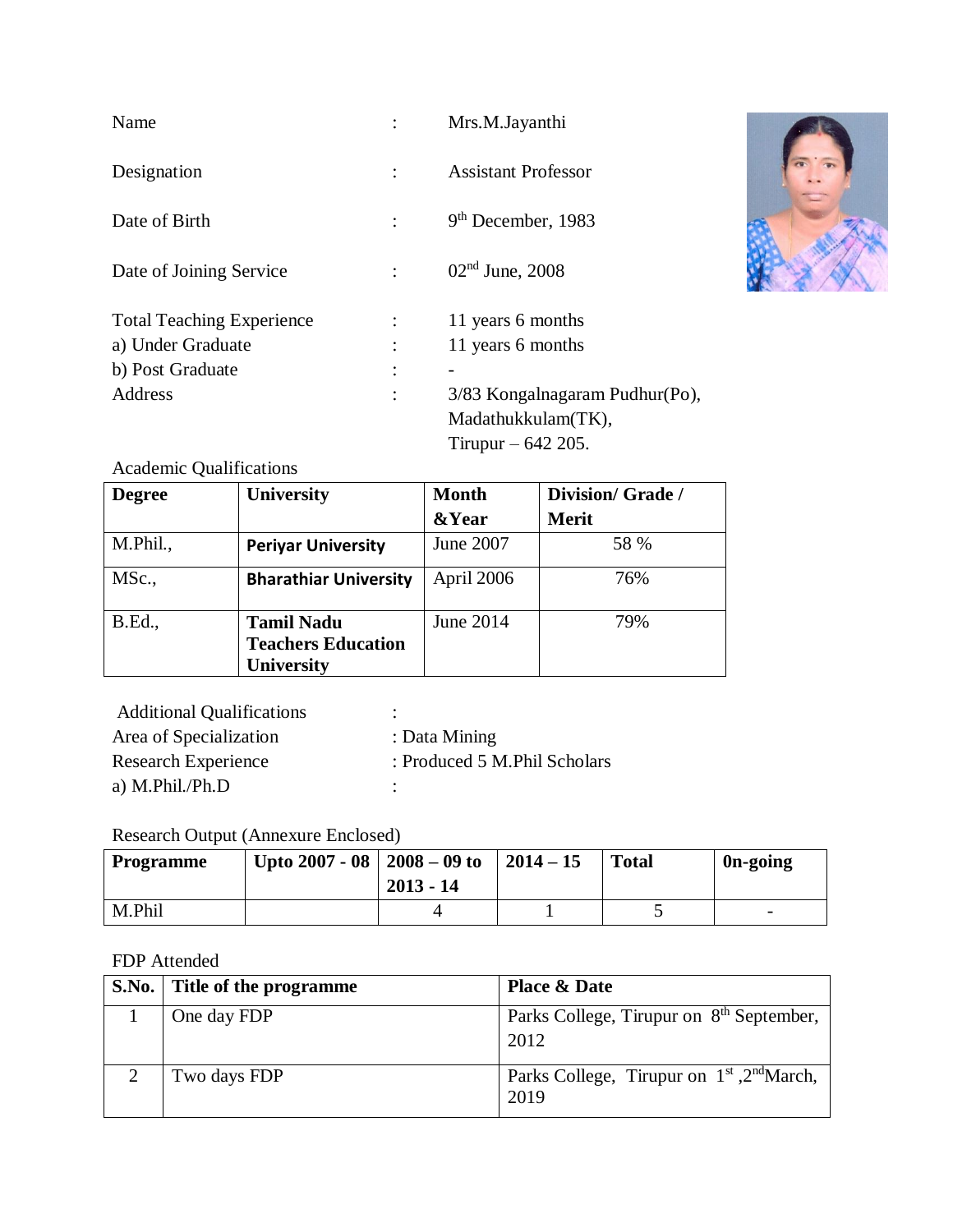| <b>Faculty Enrichment Programme</b> | Terf's Academy college of arts and |
|-------------------------------------|------------------------------------|
|                                     | science & $28th$ September, 2018   |
|                                     |                                    |

Seminars, Conferences, Symposia, Workshops Attended

| S.No.          | Seminar/              | Title / Theme           | Organiser                  | Place & Date                             |
|----------------|-----------------------|-------------------------|----------------------------|------------------------------------------|
|                | Conference /          |                         |                            |                                          |
|                | Symposia/             |                         |                            |                                          |
|                | Workshop              |                         |                            |                                          |
| $\mathbf{1}$   | <b>National Level</b> | <b>Marketing</b>        | <b>Jay ShriRam</b>         | 5 <sup>th</sup> February, 2016           |
|                | Conference            | <b>Environment Need</b> | Group of                   |                                          |
|                |                       | <b>Environmental</b>    | <b>Institutions School</b> |                                          |
|                |                       | <b>Analysis</b>         | of Engineering and         |                                          |
|                |                       |                         | <b>Technology, Tirupur</b> |                                          |
| $\overline{2}$ | <b>National Level</b> | Women                   | <b>Tiruppur Kumaran</b>    | $24th$ February,                         |
|                | Conference            | <b>Entrepreneurs in</b> | <b>College for Women,</b>  | 2015                                     |
|                |                       | <b>Vibrant</b>          | Tirupur.                   |                                          |
|                |                       | <b>Management</b>       |                            |                                          |
| 3              | <b>National Level</b> | <b>Cloud Computing</b>  | <b>Jay ShriRam</b>         | $22nd$ & $23rd$ March                    |
|                | Conference            |                         | Group of                   | , 2013                                   |
|                |                       |                         | <b>Institutions School</b> |                                          |
|                |                       |                         | of Engineering and         |                                          |
|                |                       |                         | <b>Technology, Tirupur</b> |                                          |
| $\overline{4}$ | <b>International</b>  | <b>Efficient Tree</b>   | Ayyan Thiruvalluvar        | $19^{th}$ , $20^{th}$                    |
|                | Conference            | <b>Pattern</b>          | <b>College of Arts and</b> | December, 2012                           |
|                |                       |                         | <b>Science</b>             |                                          |
| 5              | <b>International</b>  | <b>Neural Networks</b>  | <b>JKK Nattaraja</b>       | 8 <sup>th</sup> , 9 <sup>th</sup> March, |
|                | Conference            |                         | <b>College of</b>          | 2013                                     |
|                |                       |                         | <b>Engineering and</b>     |                                          |
|                |                       |                         | <b>Technology</b>          |                                          |

Papers Presented

| S.No. | Title of the<br>Conference /<br><b>Seminar</b> | Organiser | Title of the Paper | Place & Date |
|-------|------------------------------------------------|-----------|--------------------|--------------|
|       |                                                |           |                    |              |
|       |                                                |           |                    |              |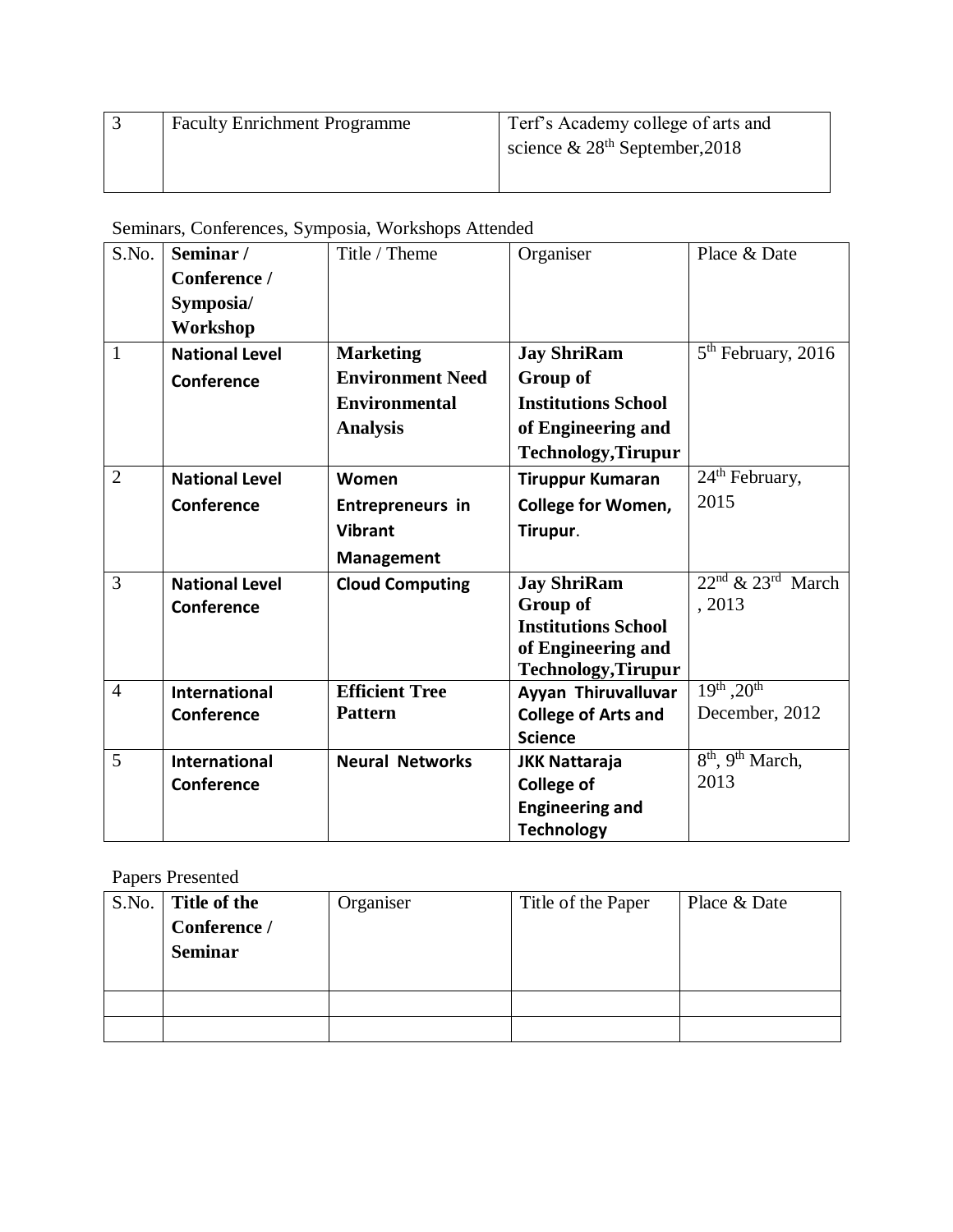# Publication Details

a) Journal Articles

| S.No. | Name of the<br><b>Journal</b> | National /<br>International | Title of the Article | Vol. / Issue, Year<br>& Page No. |
|-------|-------------------------------|-----------------------------|----------------------|----------------------------------|
|       |                               |                             |                      |                                  |
|       |                               |                             |                      |                                  |

## b) Articles in Edited Books

| S.No. Title of the Book | Title of the Article | Publisher | <b>ISBN</b> , Year &<br>Page No. |
|-------------------------|----------------------|-----------|----------------------------------|
|                         |                      |           |                                  |
|                         |                      |           |                                  |

Coordinator of Co-curricular Activities :

Any other Information : (Member in Curriculum Feedback Committee, 2010-12)

## **ANNEXURE (Research Output)**

Name of the Research Guide: M.Jayanthi M.Phil Produced

| S.No.          | Name of the      | Date of Registration | Title of the             | Date of Viva- |
|----------------|------------------|----------------------|--------------------------|---------------|
|                | <b>Scholar</b>   |                      | Dissertation             | <b>Voce</b>   |
|                |                  |                      |                          |               |
| 1              | <b>B.Nithya</b>  | 15.11.2011           | <b>Enhancement of</b>    | 27.01.2014    |
|                |                  |                      | Projected                |               |
|                |                  |                      | <b>Clustering with</b>   |               |
|                |                  |                      | <b>Attribute</b>         |               |
|                |                  |                      | <b>Subspace and</b>      |               |
|                |                  |                      | outlier Analysis         |               |
| $\overline{2}$ | R.SenniKiruthika | 15.11.2011           | <b>Hybrid Rule-Base</b>  | 14.02.2014    |
|                |                  |                      | <b>Based Diagnosis</b>   |               |
|                |                  |                      | <b>System for</b>        |               |
|                |                  |                      | <b>Tuberculosis</b>      |               |
| 3              | S.Thenmozhi      | 15.11.2011           | <b>Minimizing Packet</b> | 28.02.2014    |
|                |                  |                      | loss using               |               |